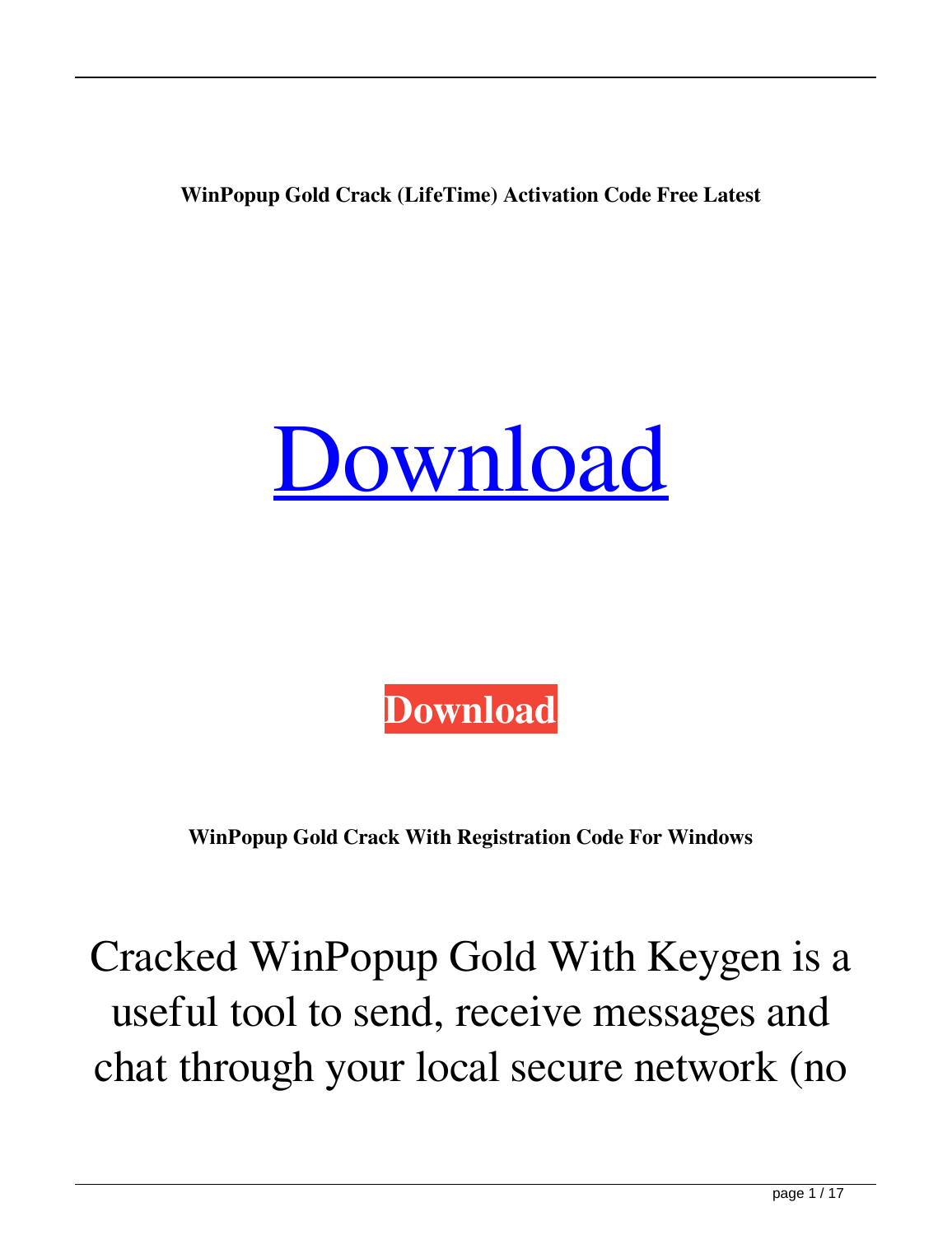internet access). Easy to set up and use (no server need, no ip address to setup), it enables you to point and send messages from other active WinPopup Gold Cracked Accounts. WinPopup Gold is a tool that allows you to send and receive messages. Send, receive, and manage messages using a customizable contact and media address book. WinPopup Gold detects who is connected, in real time, and then gives you a list of valid destinations to choose from. It even lets you send files and assign attributes like sounds and photos to each contact. When a message comes in, the assigned sound plays and his picture is display. Multi-Languages and Skins support. NOTE for

Administrator: You can install WinPopup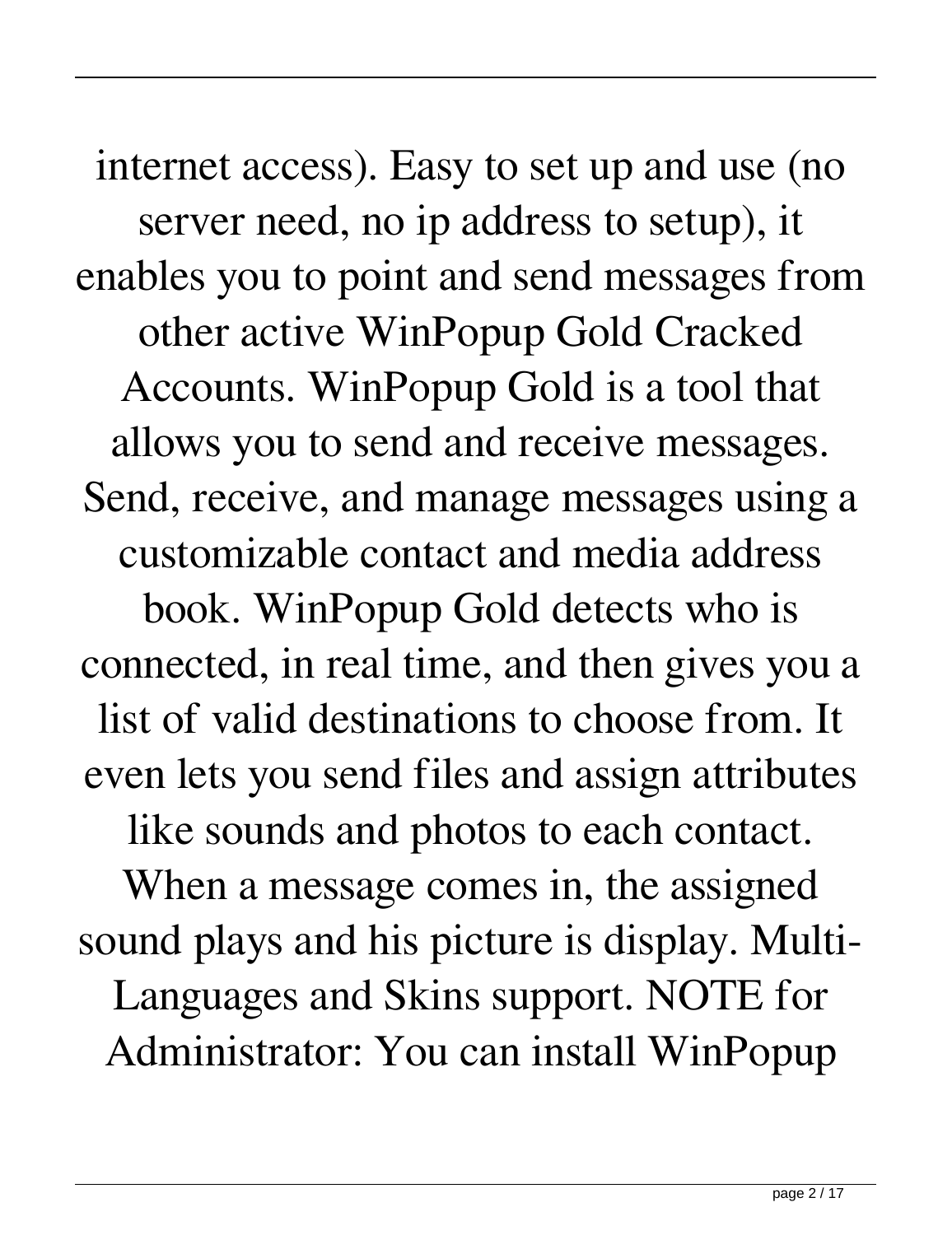Gold on your network without any user interaction with the silent mode, just add the parameter /SILENT in the installer command

line. You need to be a member of Techsupport to add comments! How To install WinPopup Gold You need to be a member of Techsupport to add comments! Posted 17 August 2013 - 12:15 PM How To install WinPopup Gold 0 How to install the software is very simple and follow the guide, download the software first, the software will run smoothly after that, you will see a window of page, choose the destination, check the box for run, after you press ok then it's done. How to install the software is very simple and follow the guide, download

the software first, the software will run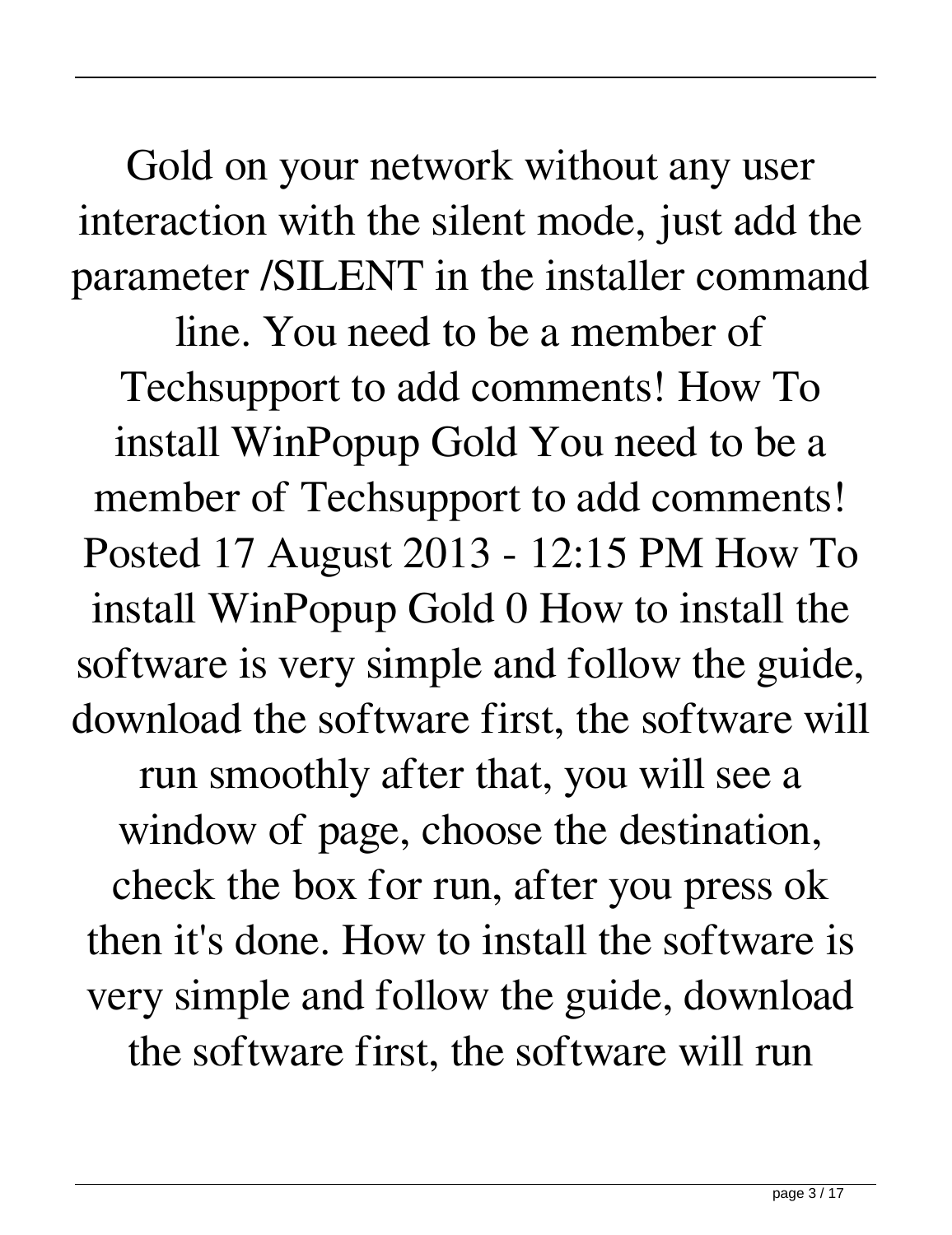smoothly after that, you will see a window of page, choose the destination, check the box for run, after you press ok then it's done. Posted 17 August 2013 - 12:38 PM Posted 17 August 2013 - 01:10 PM ADMIN Banned 596 posts How To install WinPopup Gold 1 How to install the software is very simple and follow the guide, download the software first, the software will run smoothly after that, you will see a window of page, choose the destination, check the box for run, after you press ok then it's done. The installation is simple like this, you need to download the software first, you need to double click on the file. When the file is open, you need to choose the destination

**WinPopup Gold Crack With Registration Code**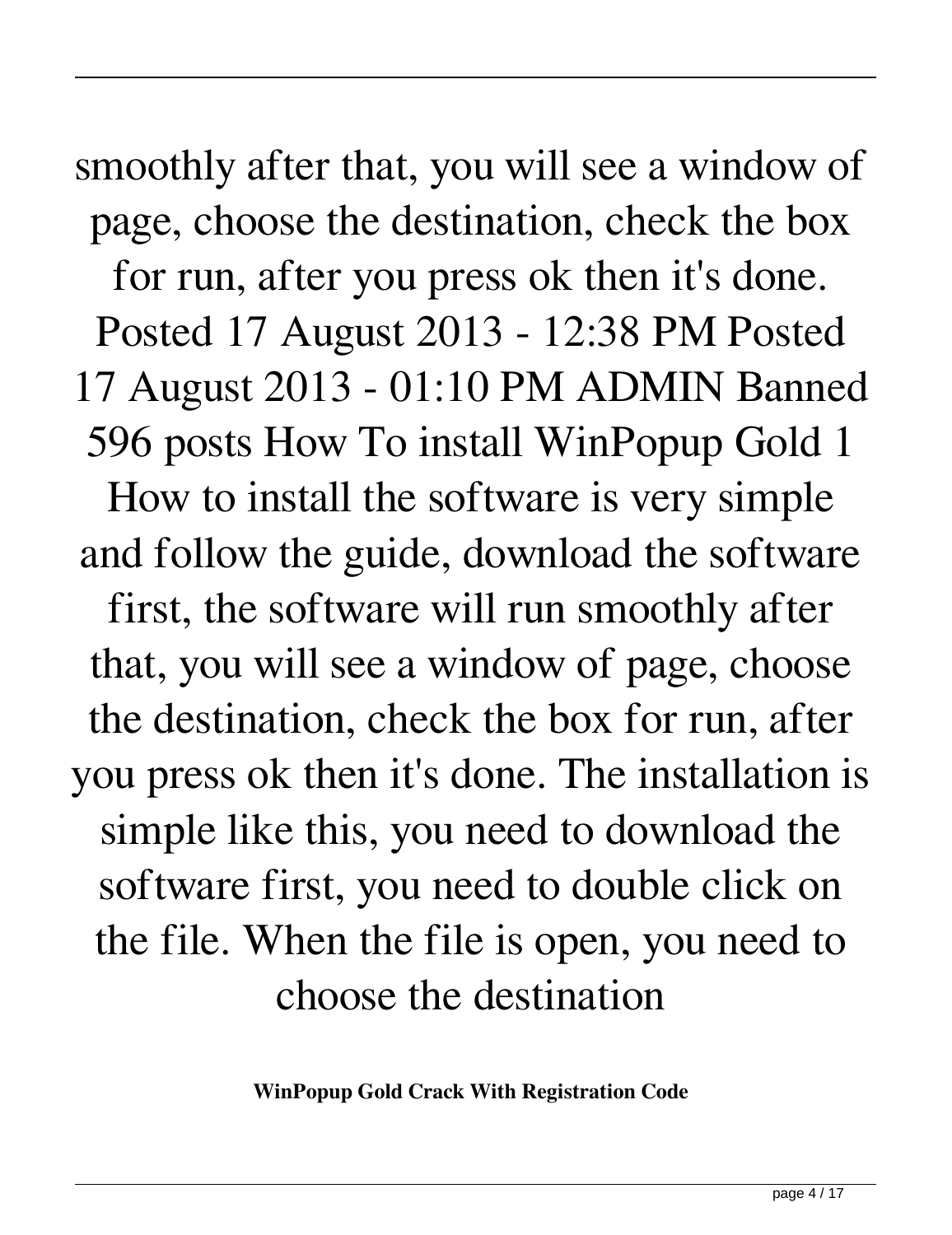WMS (Windows Messaging System), is the system that allow to receive chat by every application with an SIP stack, and some thirdparty clients.-life and adult division. It has a dedicated parent organization of the Japan Human Rights Association. The purpose of the organization is "to protect, promote and

defend human rights and fundamental freedoms throughout the world, and to strive for human development in Japan." It was established on July 19, 2001, after the Noda government was elected. In its third year of

operations, it had filed more than 150 complaints against government officials and private entities. On November 9, 2007, the organization announced the closing of its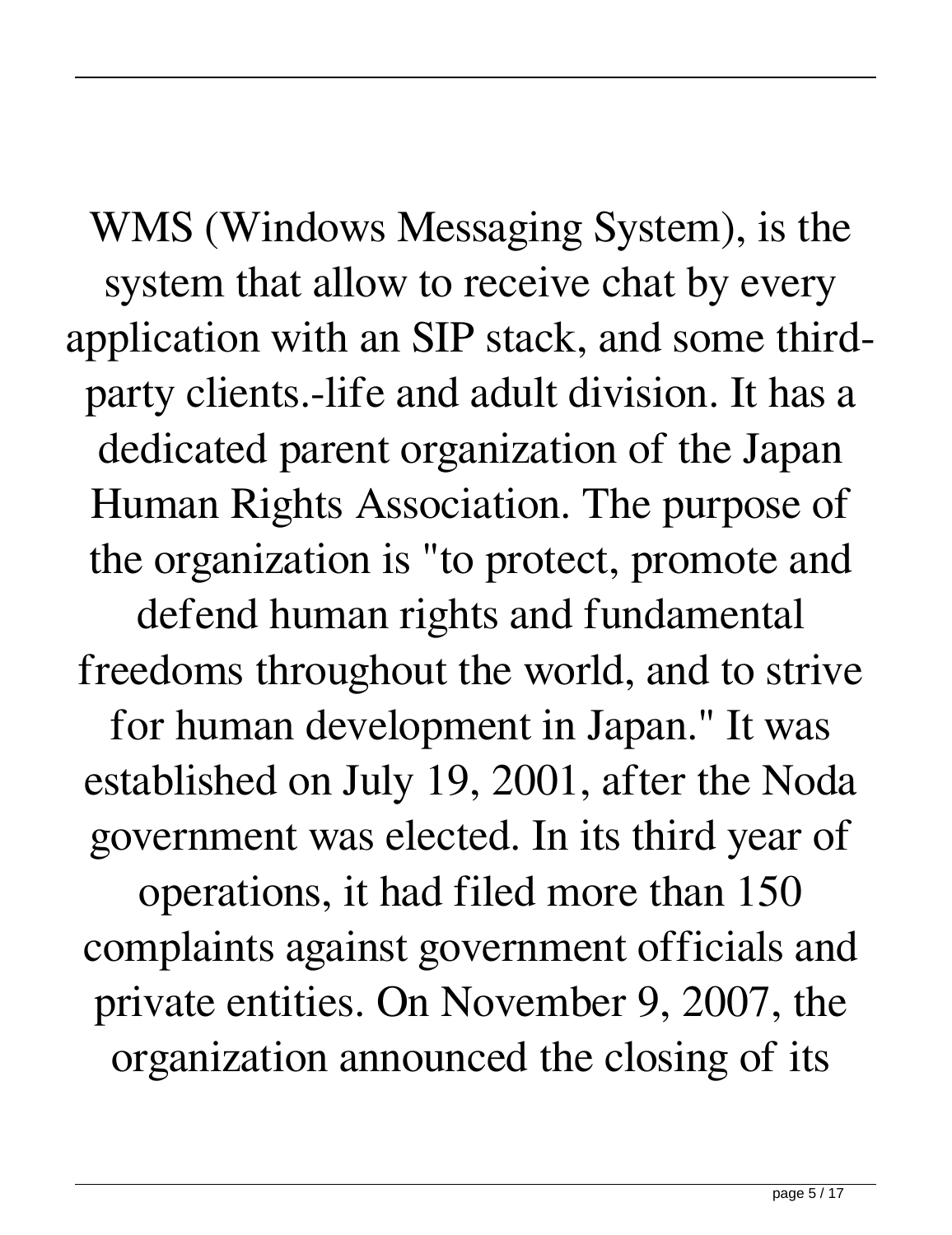facilities. The group moved from its previous headquarters at 1-1-1, Kanda-sakasayachome, Chiyoda-ku, Tokyo to a new headquarters at 2-8-3, Kanda-sakasayachome, Chiyoda-ku, Tokyo. In 2011, during the 22nd session of the United Nations Human Rights Council, the group organized "Human Rights Day" activities to call attention to human rights violations in Japan. In July 2011, the organization filed a complaint against the government of Japan for not implementing the 2008 UN Committee on the Elimination of Discrimination against Women's recommendation that Japan should ratify the Convention on the Elimination of All Forms

of Discrimination against Women. In 2013,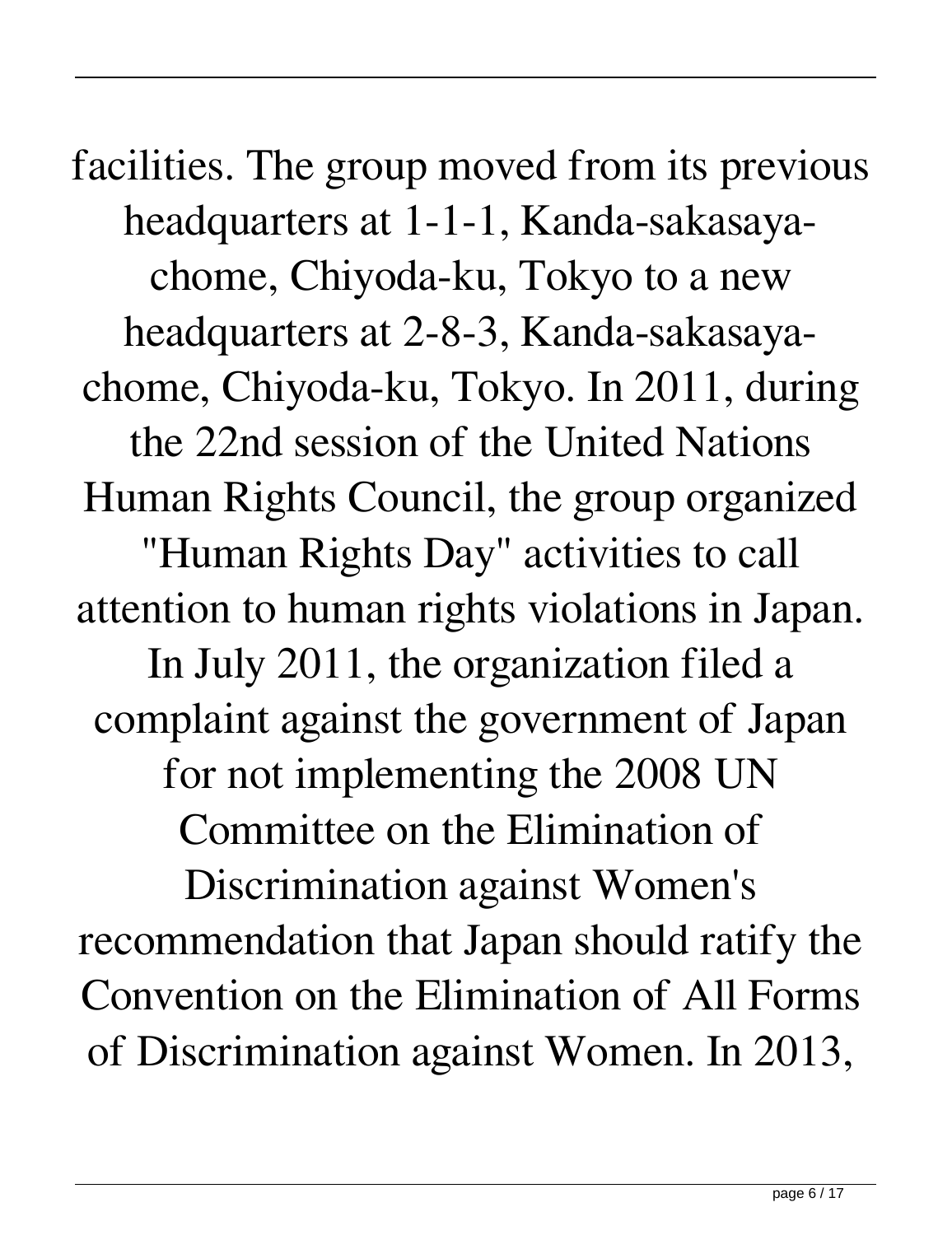the organization submitted a human rights education textbook to the Ministry of Education, Culture, Sports, Science and Technology to be used in public elementary schools in Japan. This was a result of a settlement with the Ministry of Education, Culture, Sports, Science and Technology that the Ministry would create materials for human rights education for elementary schools and hand them over to the organization. As of August 2013, the organization has submitted more than 35,000 of more than 120,000 complaints to the Tokyo District Public Prosecutor's Office. Criticism There has been criticism of the group, both from the governments of Japan and from the Chinese government and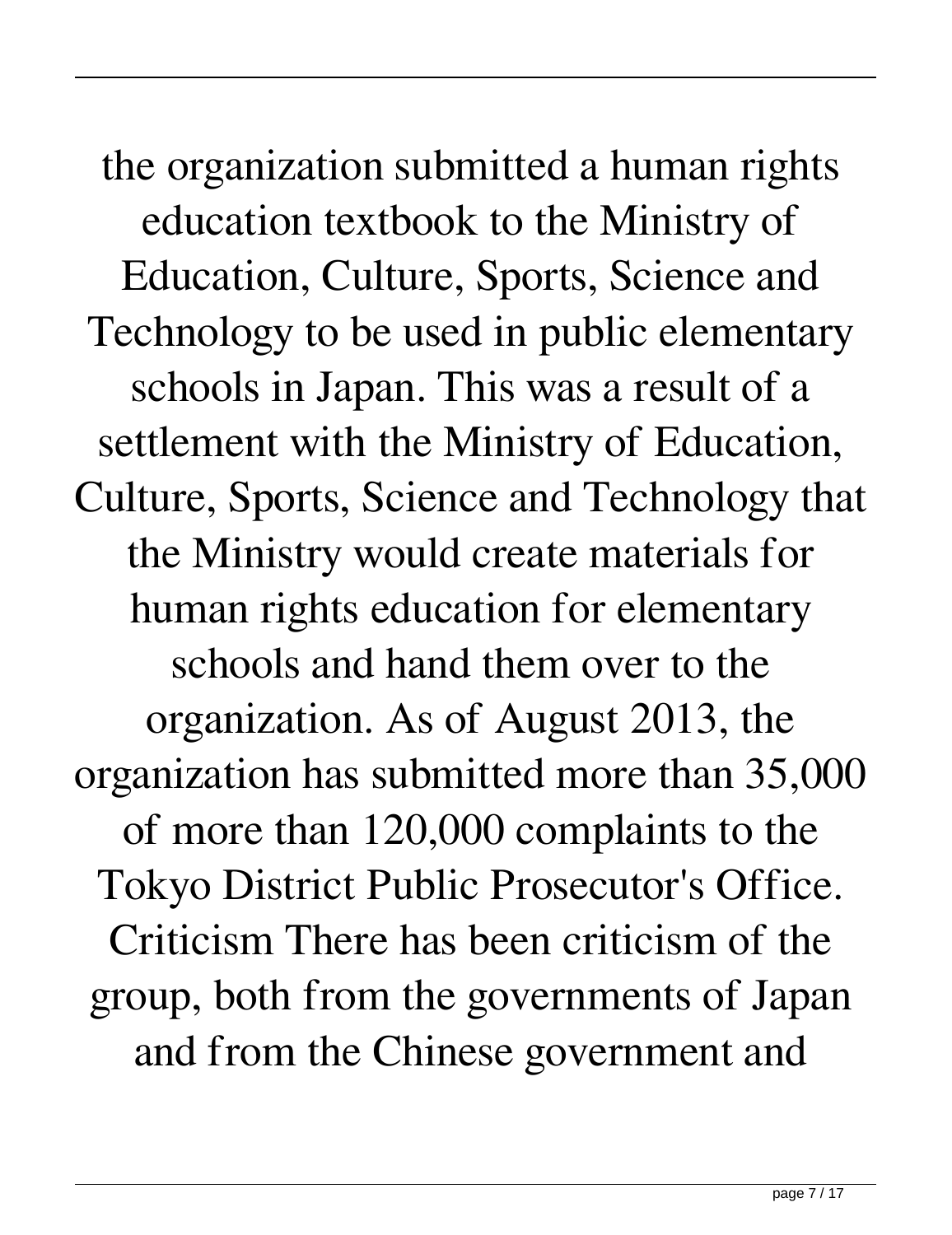human rights organizations in China. At the 2004 Summer Olympics in Athens, the government of China and the Chinese Olympic Association protested the existence of the group. Many of the complaints against Japanese government and business practices that the group filed have been ignored, as noted by the Asian Legal Resource Center. The United States Department of State has also criticized the group for its methods of attracting attention. In 2011, during a speech by the U.S 81e310abbf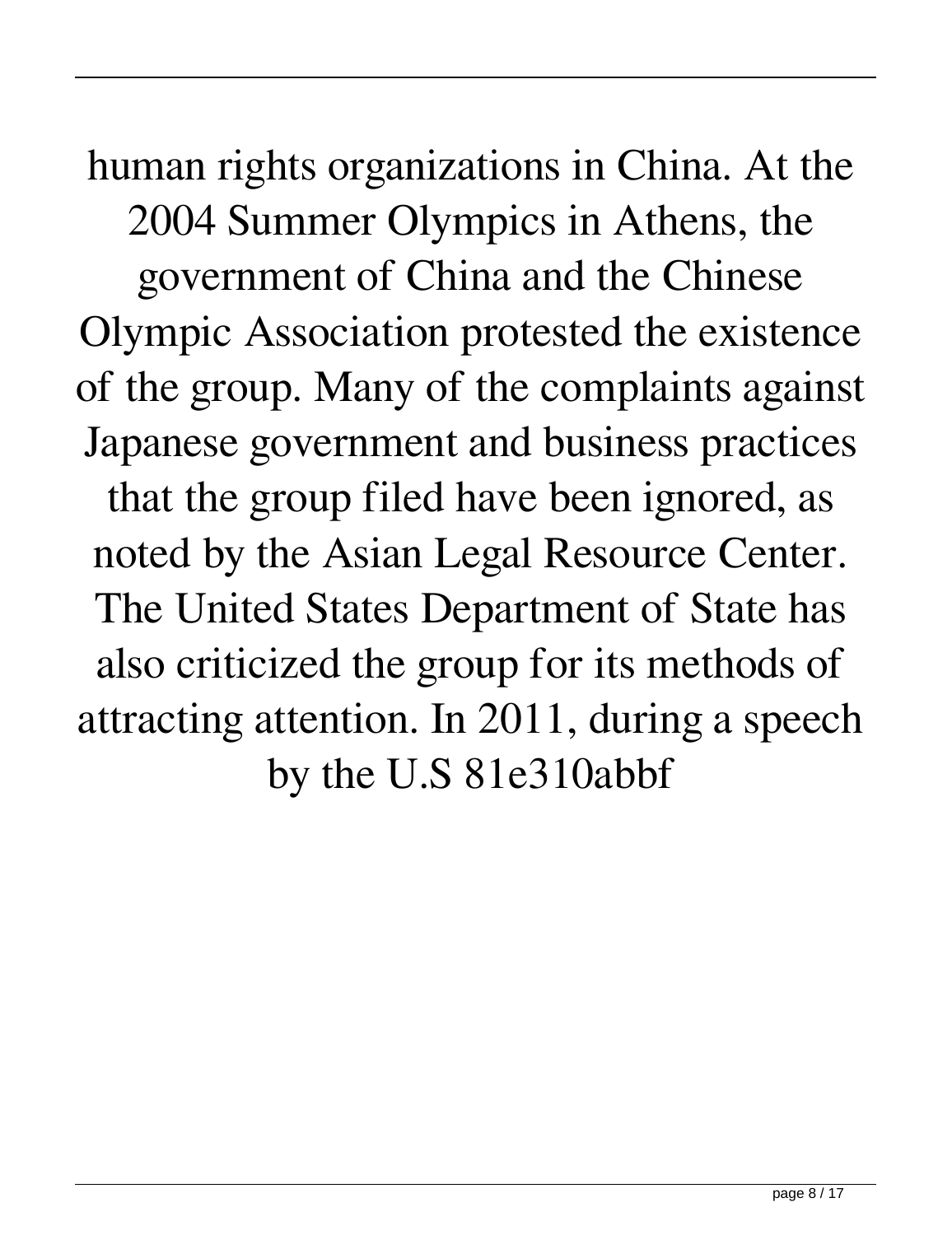**WinPopup Gold Crack [32|64bit]**

Download the installation file WinPopup Gold v2.4.4.12.rar. Installer to begin the installation of WinPopup Gold. Copy the C:\ Users\USERNAME\AppData\Local\WinPop up Gold folder. Run WinPopup Gold v2.4.4.12.rar from the folder. After installation, open the Help menu, go to Tasks, WinPopup Gold, and Run in the background. You may be asked to add the shortcut to the desktop, if not, the program starts automatically when you start Windows.

------------------------------------------------------ ------------------------------------------- How to

install WinPopup Gold in silent mode First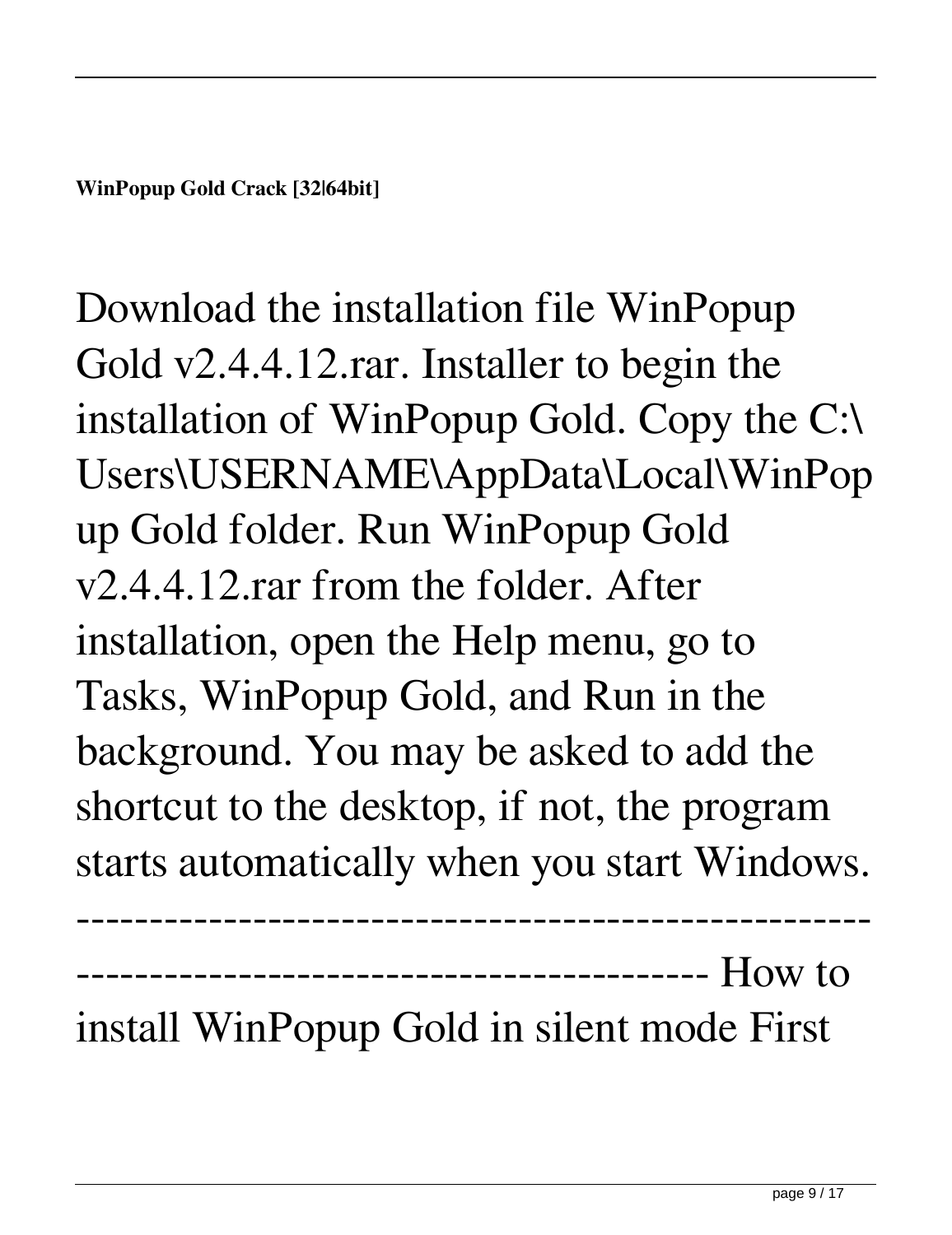#### of all, you need to copy the C:\Users\USERN AME\AppData\Local\WinPopup Gold folder to your desktop. This folder has the installation file of WinPopup Gold. On the desktop, copy the C:\Users\USERNAME\Ap pData\Local\WinPopup Gold folder using a command like this one : "C:\Users\USERNA ME\AppData\Local\WinPopup Gold\v2.4.4.12\WinPopup Gold.exe" -s or, you can also use the program WinPopup Gold by yourself. How to use WinPopup Gold in silent mode Open the program WinPopup Gold, using a parameter like this one : "C:\Users\USERNAME\AppData\Loca l\WinPopup Gold\v2.4.4.12\WinPopup Gold.exe" -s. How to install WinPopup Gold in Administrator mode Open the program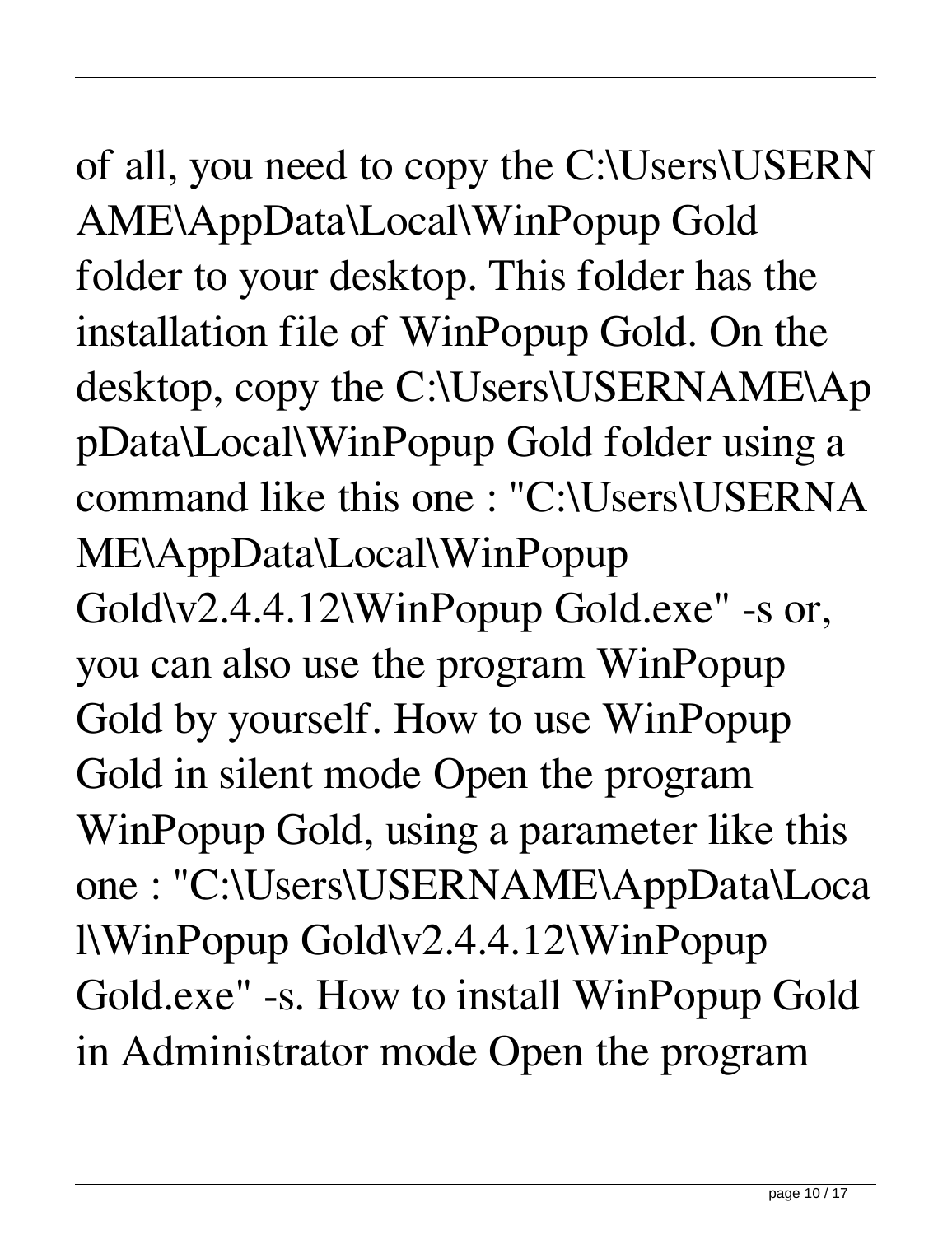#### WinPopup Gold and click on the

"Advanced" option in the menu bar. In this menu, select "Install" and set the following parameters : "Install for all users" Select the "Advanced" and "Uninstall" options and complete the installer process. How to use WinPopup Gold in Administrator mode Open the program WinPopup Gold and click on the "Advanced" option in the menu bar. In this menu, select "Install" and set the following parameters : "Install for all users" Select the "Advanced" and "Uninstall" options and complete the installer process. How to use WinPopup Gold to your desktop First of all, you need to copy the C:\Users\U SERNAME\AppData\Local\WinPopup Gold folder to your desktop. This folder has the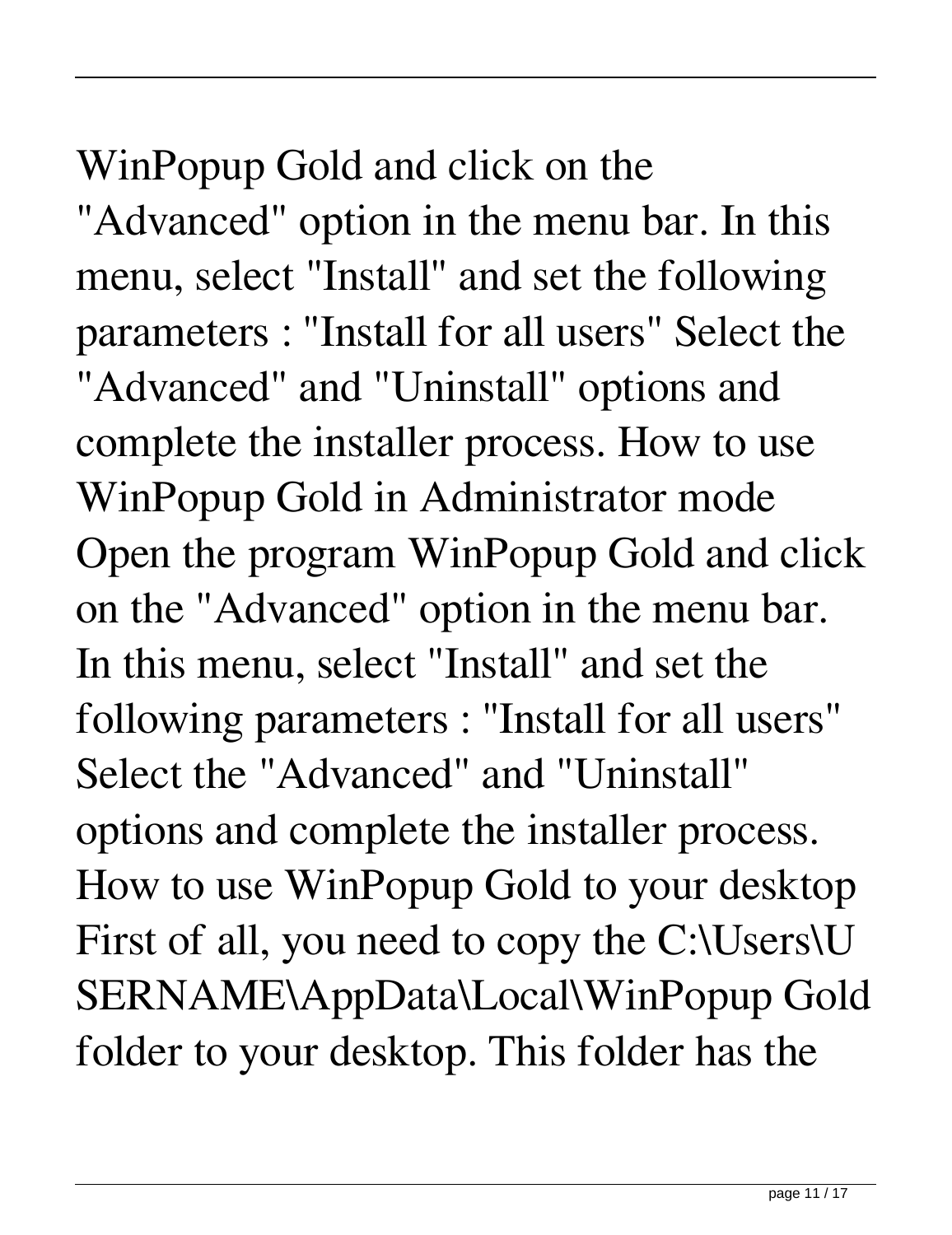To-Do List: - Fixed a bug that prevent the usage of PPA packages - Fixed a crash - PPA 3.4.1 is now supported - New Skins released - New languages - New SOUNDS - New DIALOGS - New UTILS (CommonUserTools) - New ARTISTS (artist.sip.berlin and josik11 on Transradio) - Many bug fixes - Simplified the usage of WinPopup (no more config files) - Improved the displaying of the queues Spam Alert! As of version 3.2.3 WinPopup is not recommended to be used if you have a lot of IPs on your network as it is possible that the public IP which is being used for the encryption is blocked by your security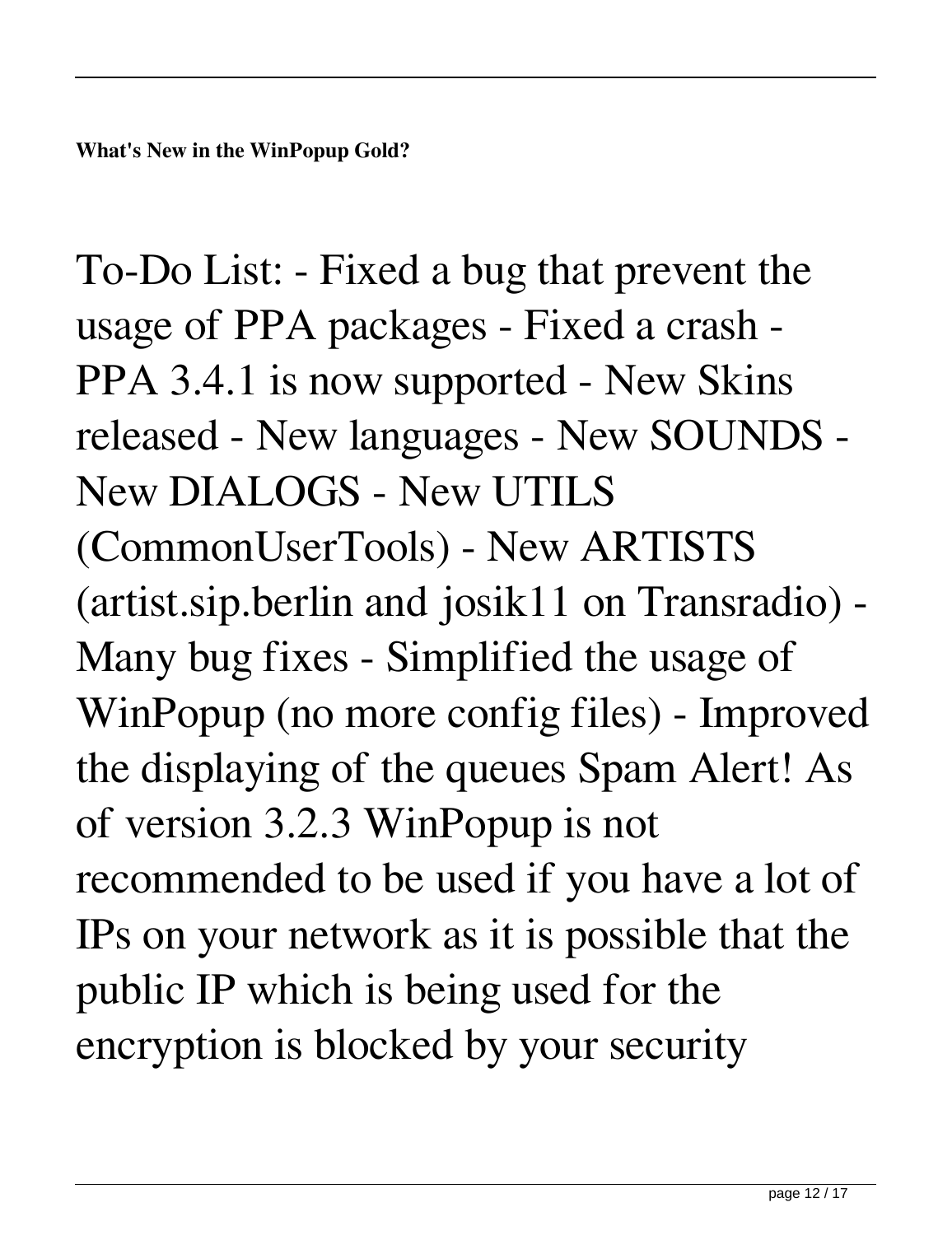# company or your security provider doesn't

allow to be logged or to be scanned. How to use WinPopup Gold: Step 1: Install WinPopup Gold on your computer. You can find the WinPopup Gold .exe file on the page of WinPopup or on the downloads section Step 2: Download WinPopup and put it into the same directory as the WinPopup Gold.exe file (or double click to launch WinPopup with the.exe file) Step 3: Use WinPopup Gold with your network. You will need to provide your IP address. All messages received will be displayed in WinPopup. You can also send messages using the WinPopup.exe program and a lists of contacts that you wish to send messages. When a message comes in from a valid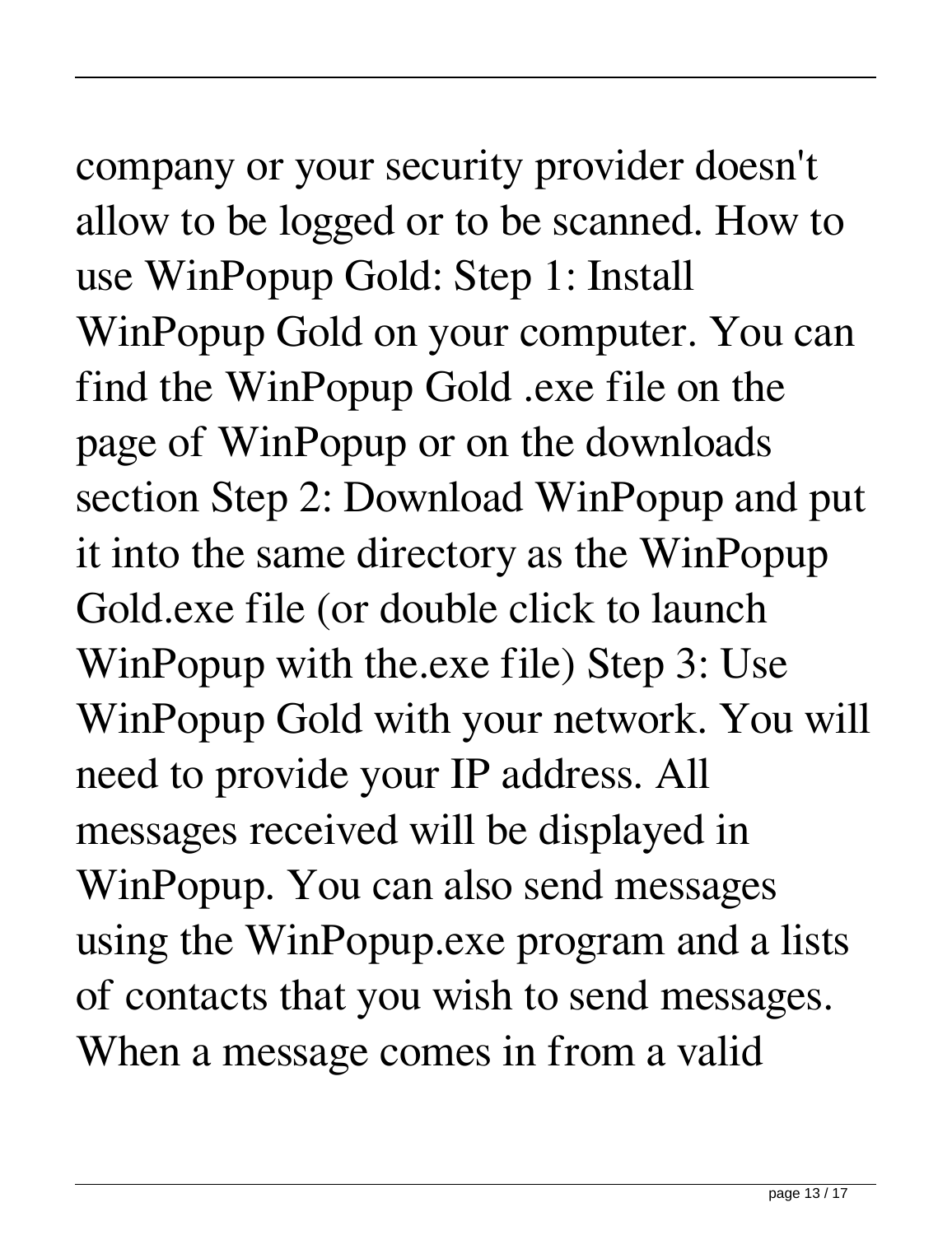### contact, it will be displayed in WinPopup. You can also play sounds and assign attributes like photos and icons. Settings: WinPopup Gold supports both the /set and /config switch parameters. The /set switch parameters are the ones that are set by default in the program. The /config switch

parameters are the ones that are stored in the configuration file. /set: Set the following parameters in the configuration file. The program will remember the values set in the configuration file when you close WinPopup Gold. You can use the /config switch parameter to modify the configuration file and save your changes into it. /set contact=si p:number@address.com:port/media=files.mp 3,files.jpeg,files.xml,files.png,images.jpg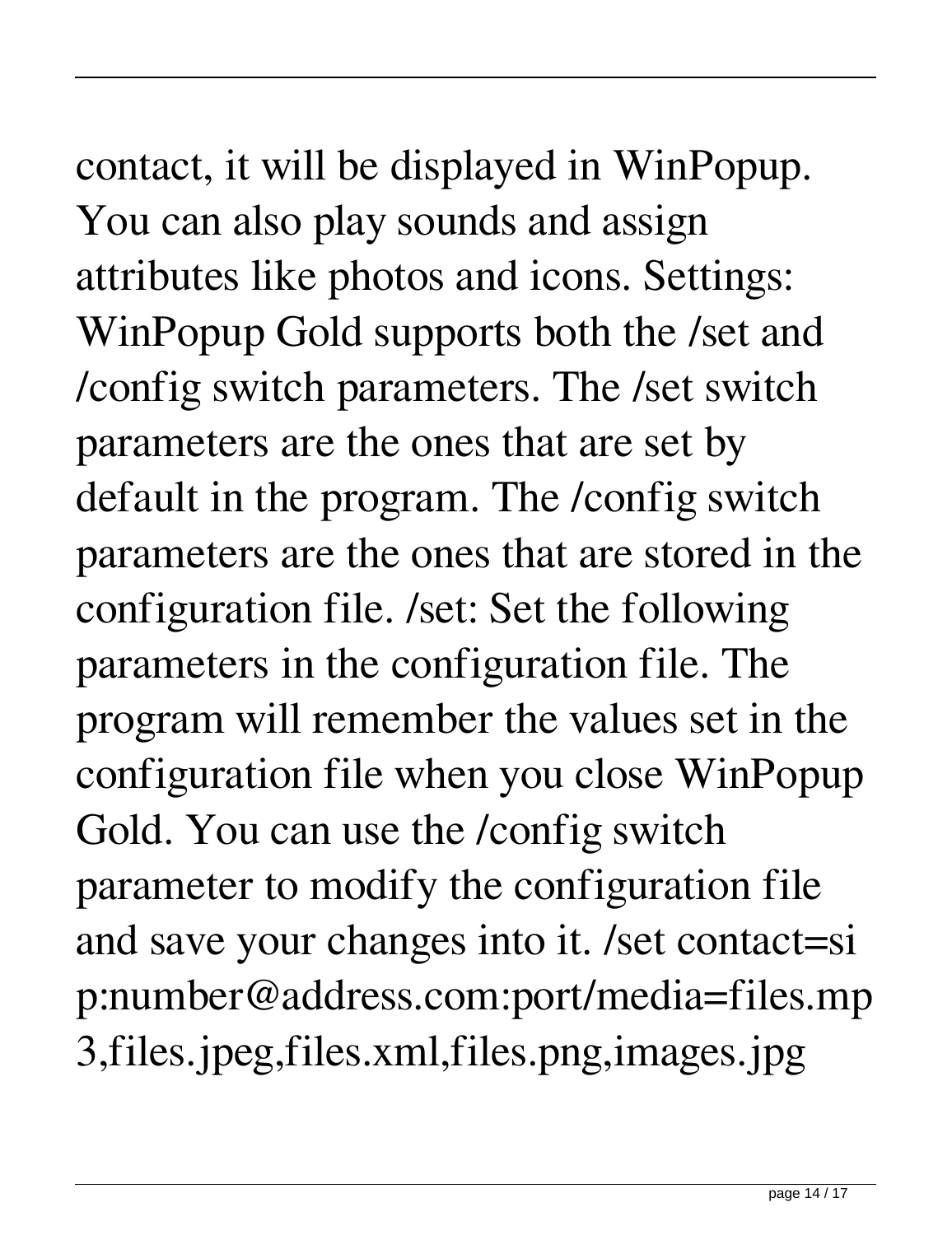/set contact=sip:number@address.com:port/ media=images.jpg:files.mp3 The following parameters must be set: /set contact=sip:number@address.com:port /set c ontact=sip:number@address.com:port/file=fi les.xml /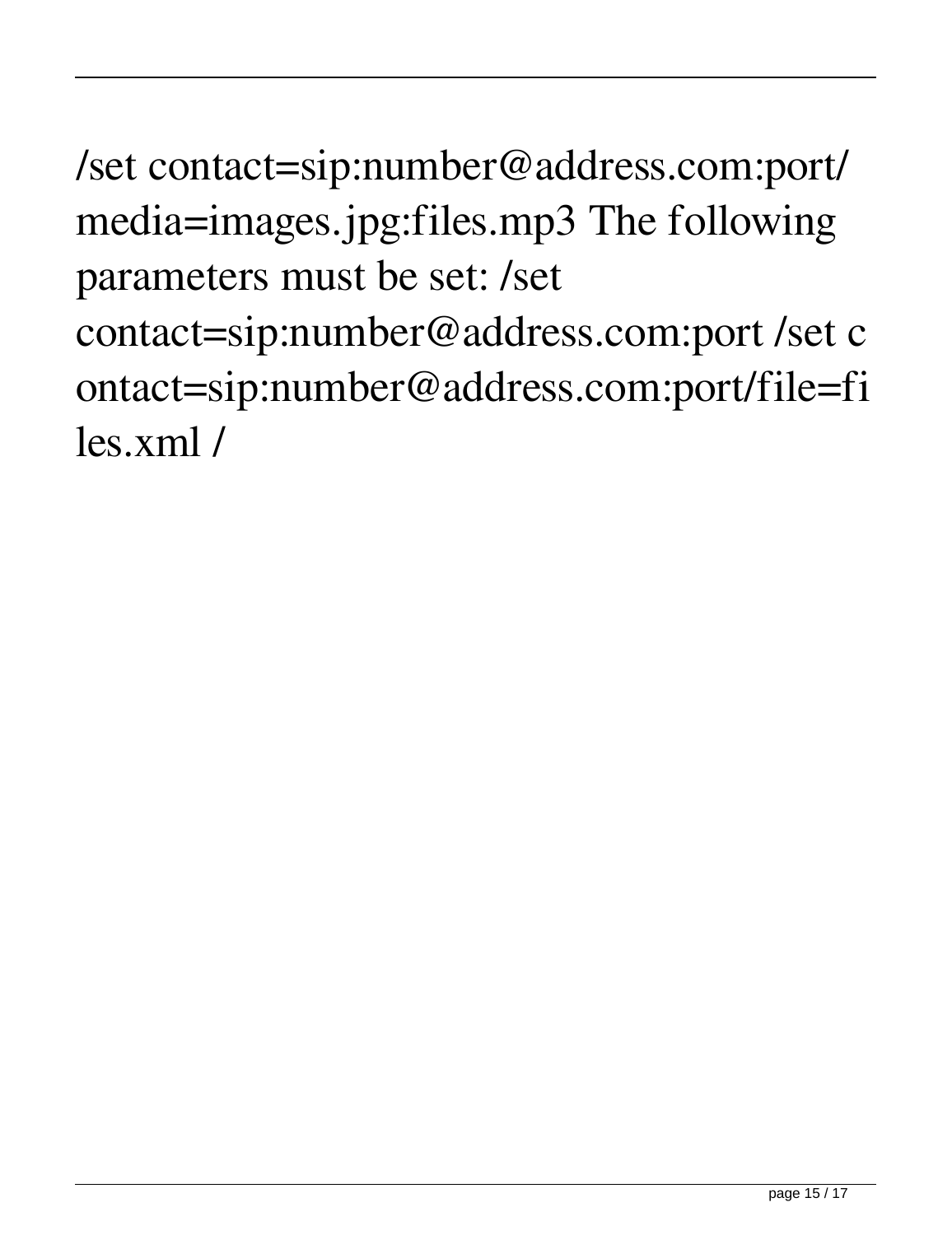**System Requirements For WinPopup Gold:**

This game requires hardware of at least a 4th generation Intel Core (i3) or AMD (x86) processor, 4GB RAM, an NVIDIA GeForce GTX 460 or higher, and Windows 7/Windows 8/Windows 8.1 64-bit or later. This game will require approximately 25GB of free space. There is an additional 1.95GB of additional download space for the installer. Please ensure you have sufficient storage space available prior to downloading this game. On Windows 8.1, this game may not be

Related links: